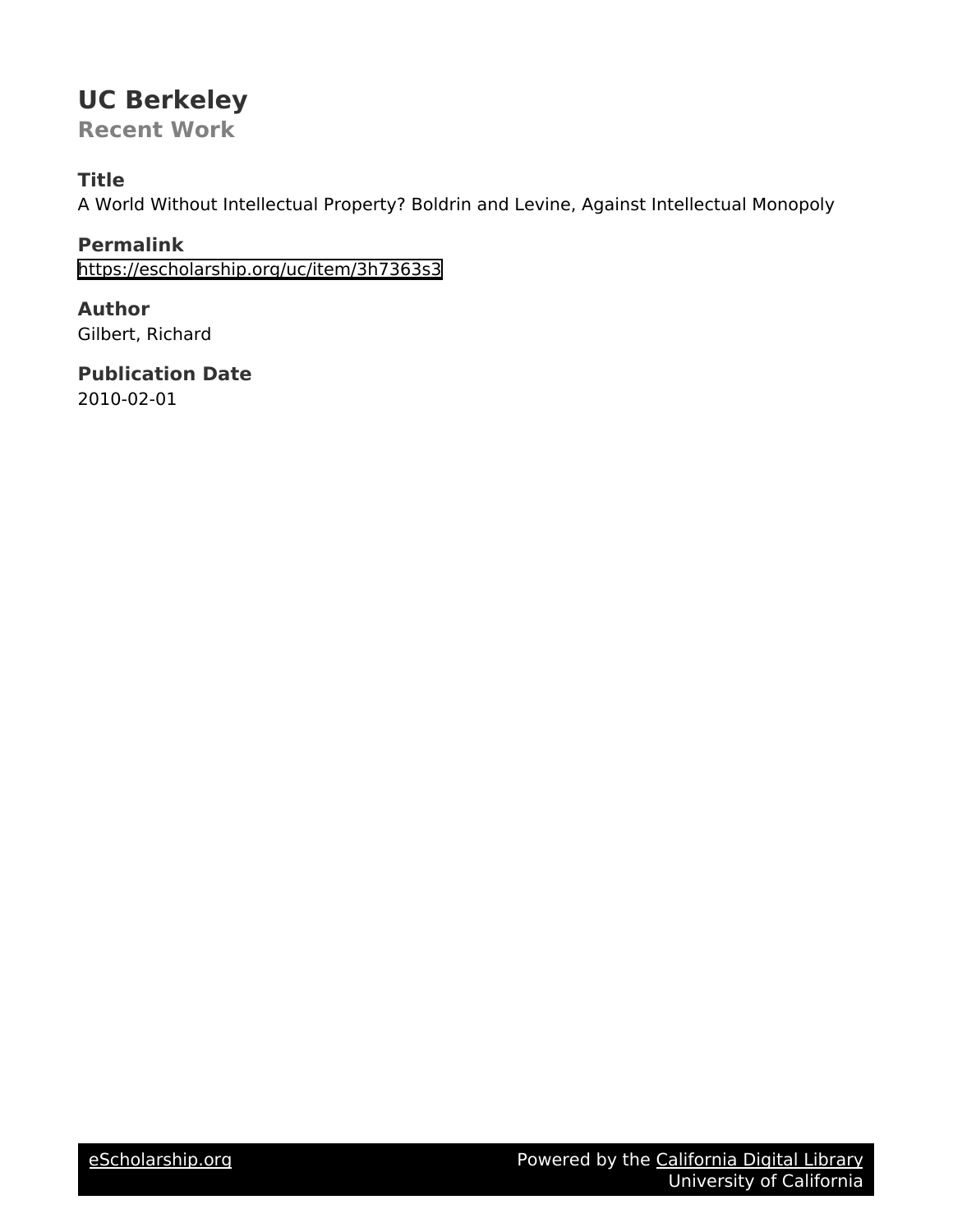Forthcoming, Journal of Economic Literature

## A World Without Intellectual Property? **Boldrin and Levine, Against Intellectual Monopoly**

Richard Gilbert February 2010

#### Abstract

In their recent book, Against Intellectual Monopoly, Michele Boldrin and David Levine conclude that patents and copyrights are not necessary to provide protection for either innovation or creative expression and should be eliminated. The authors note the many flaws of the U.S. system of intellectual property protection and argue that other means are available to appropriate the benefits of invention and creative expression. However, the authors overlook important functions of intellectual property. Their efforts would be put to better use by more carefully analyzing policy proposals that may improve our system of intellectual property rights and have some potential to be implemented.

Keywords: intellectual property, patent, copyright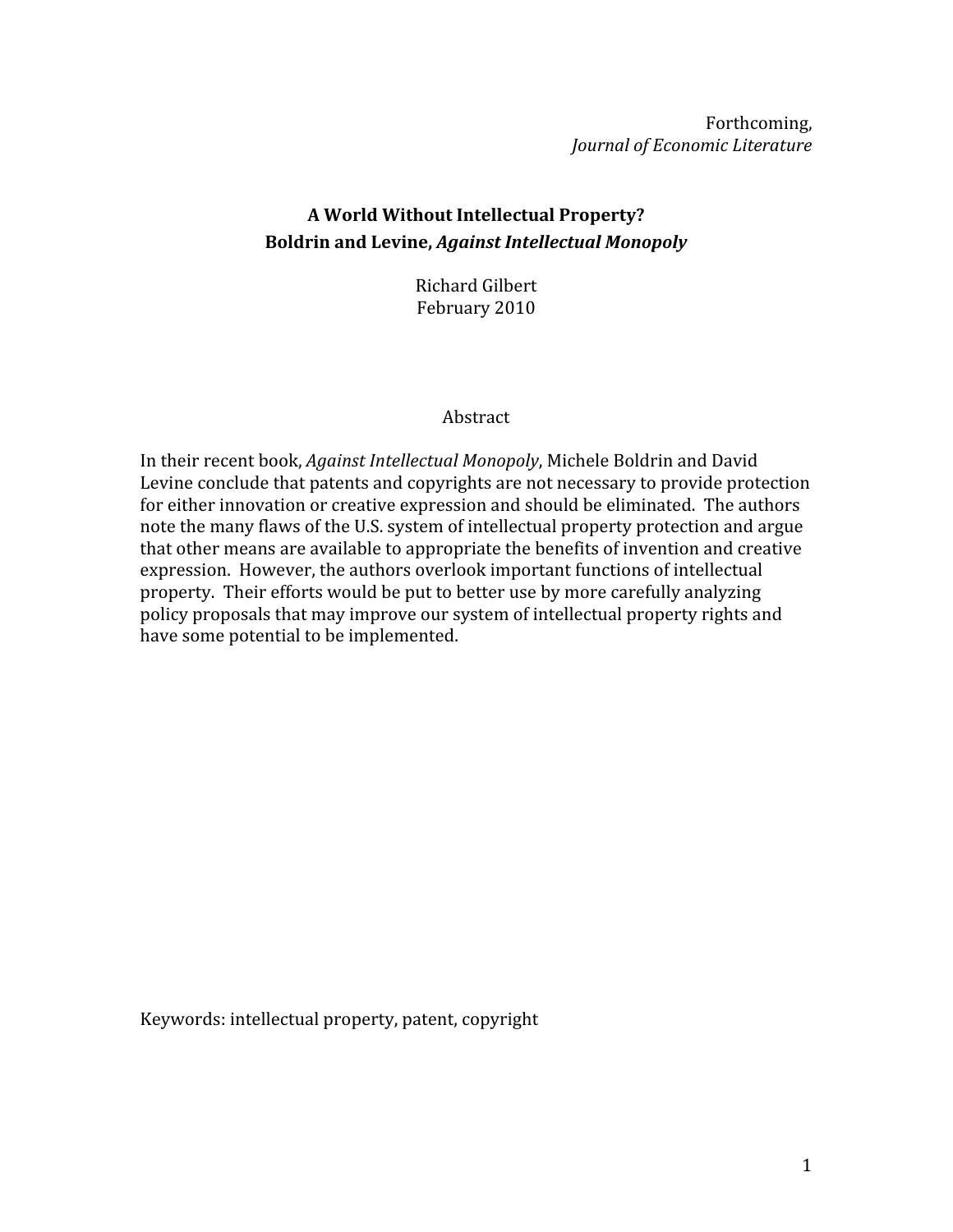Economic protection in the United States for invention and creative expression traces its roots to the U.S. Constitution, which states that "The Congress shall have Power...To promote the Progress of Science and useful Arts, by securing for limited Times to Authors and Inventors the exclusive Right to their respective Writings and Discoveries..."<sup>1</sup> Congress responded to this constitutional authority in 1790 by passing the first U.S. patent and copyright acts. Patent law creates an exclusive right to make, use or sell the invention claimed by the patent for a limited period of time. Copyright protection applies to original works of authorship embodied in a tangible medium of expression.

The Patent and Copyright Acts have been amended many times over the years, often to increase the length and scope of protection. The 1790 Patent Act provided for a patent term not to exceed 14 years. Currently the term is 20 years from the application date. The 1790 Copyright Act provided authors with an exclusive right to their work for a period of 14 years, with an option to renew for an additional 14 years. Numerous amendments extended the copyright term and broadened its reach to new areas, such as digital works transmitted over the Internet. The most recent amendment is the Copyright Term Extension Act of 1998 (CTEA), which extended the copyright term to 70 years after the death of the author, and for works for hire, the shorter of 120 years after creation or 95 years after publication.

Intellectual property is the term used to describe the legal regimes – including patents and copyrights - that assign limited exclusive rights to inventions, creations, trademarks, designs, and trade secrets. In their book, *Against Intellectual* Monopoly,<sup>2</sup> Michele Boldrin and David Levine object to the term "intellectual property" and instead propose "intellectual monopoly" to reflect the exclusionary nature of patents and copyrights. In this respect they share the good company of Thomas Jefferson, who wrote that "Inventions ... cannot, in nature, be a subject of

<sup>&</sup>lt;sup>1</sup> US Constitution, Article I, Section 8, clause 8.

<sup>&</sup>lt;sup>2</sup> Boldren and Levine (2008). (Chapters can be downloaded without charge at http://levine.sscnet.ucla.edu/general/intellectual/againstfinal.htm).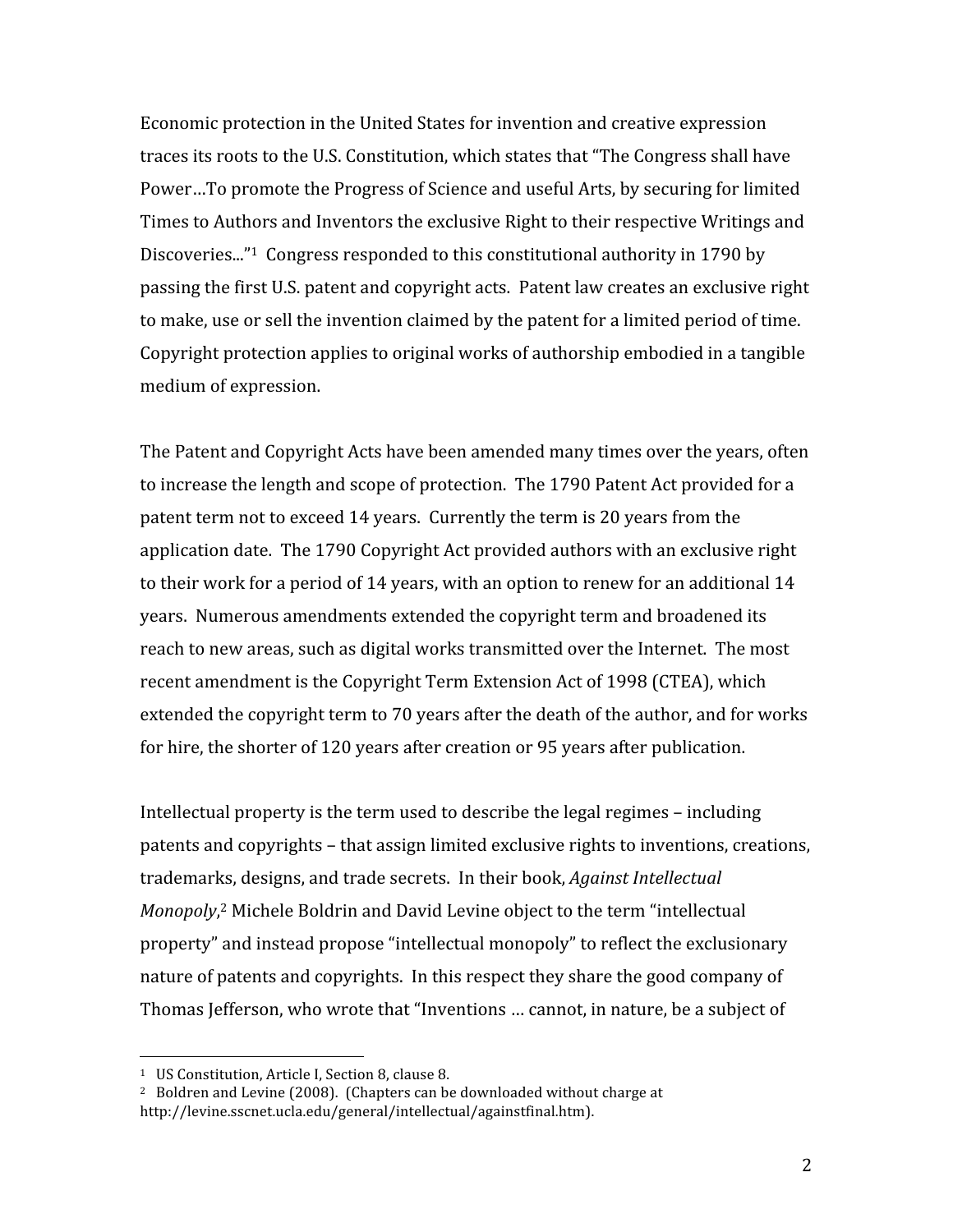property." But Jefferson also acknowledged that "Society may give an exclusive right to the profits arising from them, as an encouragement to men to pursue ideas which may produce utility..." and served as the first patent examiner of the newly created U.S. Patent Office.

Academics have not hesitated to point out the shortcomings of the U.S. patent system, employing terms such as "our broken patent system", "patent failure", and "the patent crisis".<sup>3</sup> Copyright has abundant critics as well, particularly after the CTEA increased the copyright term and the Digital Millennium Copyright Act made it much easier to protect digital works.<sup>4</sup> Michele Boldrin and David Levine raise the intensity of criticism another notch. They conclude that intellectual property specifically patent and copyright – is not necessary to provide protection for either innovation or creative expression and that intellectual property is – in their words – an "unnecessary evil".

I focus most of my discussion on patents. While one can argue about whether a patent on the latest mousetrap is equivalent to a monopoly on rodent control, the intent of a patent is to allow an inventor to profit by reducing competition from imitation for a period of time. The limitation on competition typically raises the price and lowers the use of an invention (or creative expression in the case of copyright). This limitation of competition makes consumers worse off and, absent perfect price discrimination, incurs a deadweight loss. In return, society is supposed to get greater investment in innovative effort; i.e., promotion of the progress of science and the useful arts, which can ultimately benefit consumers.

Intellectual property can create net costs for consumers for at least two reasons. First, the incremental benefit from the increase (if any) in innovation or creative

<sup>&</sup>lt;sup>3</sup> Examples include Jaffe and Lerner (2006), Bessen and Meurer (2008), and Burk and Lemley  $(2009)$ .

 $4$  The Digital Millennium Copyright Act heightens the penalties for copyright infringement on the Internet and criminalizes production and dissemination of technologies intended to circumvent measures that control access to copyrighted works.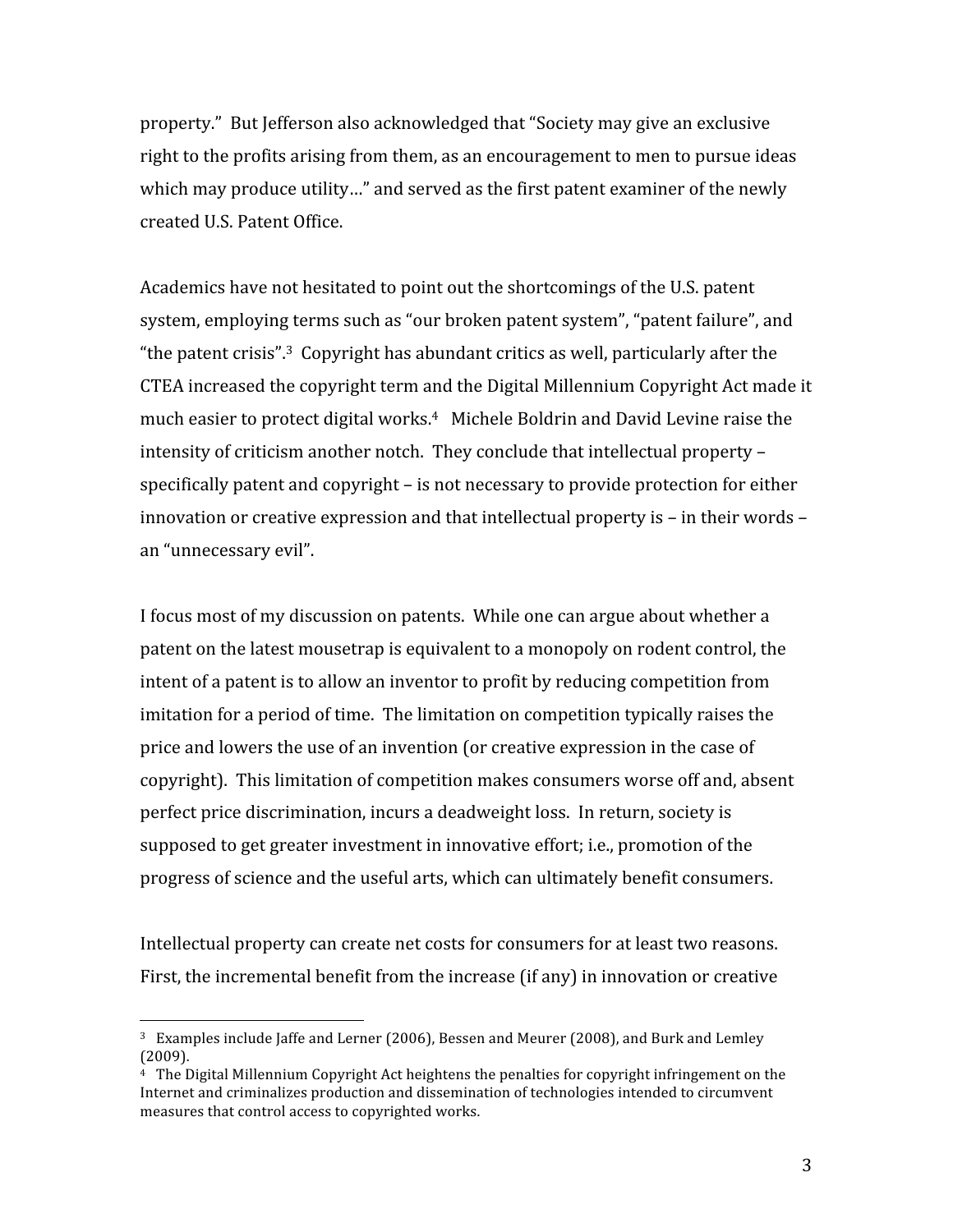expression that is stimulated by intellectual property can be less than the cost of the restriction of supply, leaving consumers worse off.<sup>5</sup> Second, by increasing the cost of new discoveries or expression, intellectual property can lower the rate of subsequent innovation or creative expression. Intellectual property is an *input* to the production of future innovation and expression. The latest microprocessor technology builds on many prior discoveries. The latest novel, film, or performance builds on a culture of creative expression. High costs for intellectual inputs or restrictions on the availability of these inputs make future innovation and creative expression more difficult and costly. Much of innovation and creative expression is cumulative – they build on the innovations and creations made by others. Even if patents and copyrights stimulate some innovation, the cost to subsequent innovators and creators may exceed these benefits.

Boldrin and Levine (2008) correctly point out that the costs of intellectual property should be weighed against the benefits from the extra innovation that intellectual property brings about. However, they find no evidence that intellectual property increases innovation and creative expression. They conclude that the owners of intellectual property benefit from the exclusion of competition, but society gets nothing in terms of greater progress of science and the useful arts.

There is ample evidence that patents restrict access to innovations. In a number of major industries, rapid technological progress followed the expiration of key patents or regulatory actions that compelled broad patent licensing. Boldrin and Levine (2008) note the surge in industrial activity that occurred after the expiration of the Watt patents. Aircraft technology progressed rapidly after the government coerced the Wright Brothers and others to license their patents as part of the Manufacturers Aircraft Association patent pool. The World War I Trading With The

<sup>&</sup>lt;sup>5</sup> Intellectual property also can incur net costs by encouraging too much investment in R&D. The private incentive to invest in R&D can exceed the social benefit because firms compete to be the first to win a patent and in doing so they ignore the effect of their investment on the probability of success for other investors. Like everything else, innovation can be excessive. This is an additional way in which intellectual property can create net costs, although not one that has generated significant policy concerns.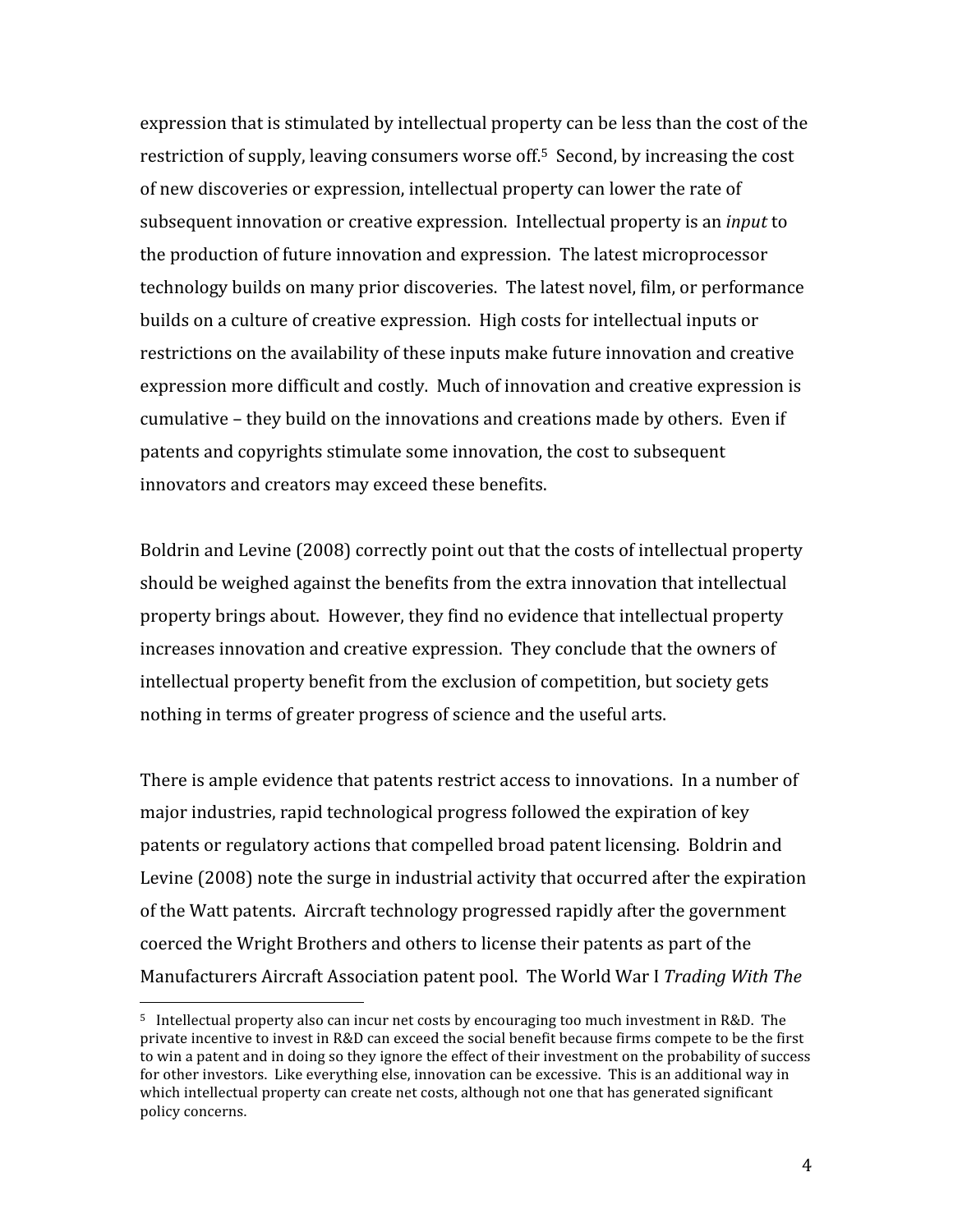*Enemy Act* mandated royalty-free compulsory licensing of German patents. The result was an increase in innovation by U.S. companies that benefited from the compulsory license (Moser and Voena, 2009). The U.S. Department of Justice entered into consent decrees with AT&T and IBM that stimulated innovation by opening access to their broad patent portfolios. The U.S. Federal Trade Commission compelled Xerox to offer licenses to its plain paper copier patent portfolio. Rapid innovation followed in both small and large plain paper copiers (Bresnahan, 1985).

In support of their conclusions, Boldrin and Levine (2008) note that innovative and dynamic industries blossomed with no intellectual property or with intellectual property that was not effectively enforced. It is undoubtedly correct that large productivity increases occurred in agriculture without substantial patent protection, a robust software industry emerged without the benefit of software patents, and software innovation thrives within the open source movement. Other industries, such as microelectronics, developed when patent litigation was less common than it is today.

Boldrin and Levine (2008) acknowledge that inventors and creators should be able to earn a return on their discoveries and creations. Using entertainment as an example, they say "we worry ... how musicians are to make a living if their music is immediately given away for free." Their answer is that "... there are many other ways [other than patents and copyrights] in which innovators are rewarded, even substantially, and most of them are better for society than the monopoly power that patents and copyright currently bestow."

Boldrin and Levine (2008) cite surveys by Levin et al. (1987) and Cohen et al. (2000) that asked R&D managers how they obtain competitive advantage from their discoveries. High on the list is lead time (suggesting a first-mover advantage), followed by secrecy, complementary manufacturing capabilities, and complementary sales and service efforts. Averaged over all industries, patents and other legal mechanisms are near the bottom of the list of appropriation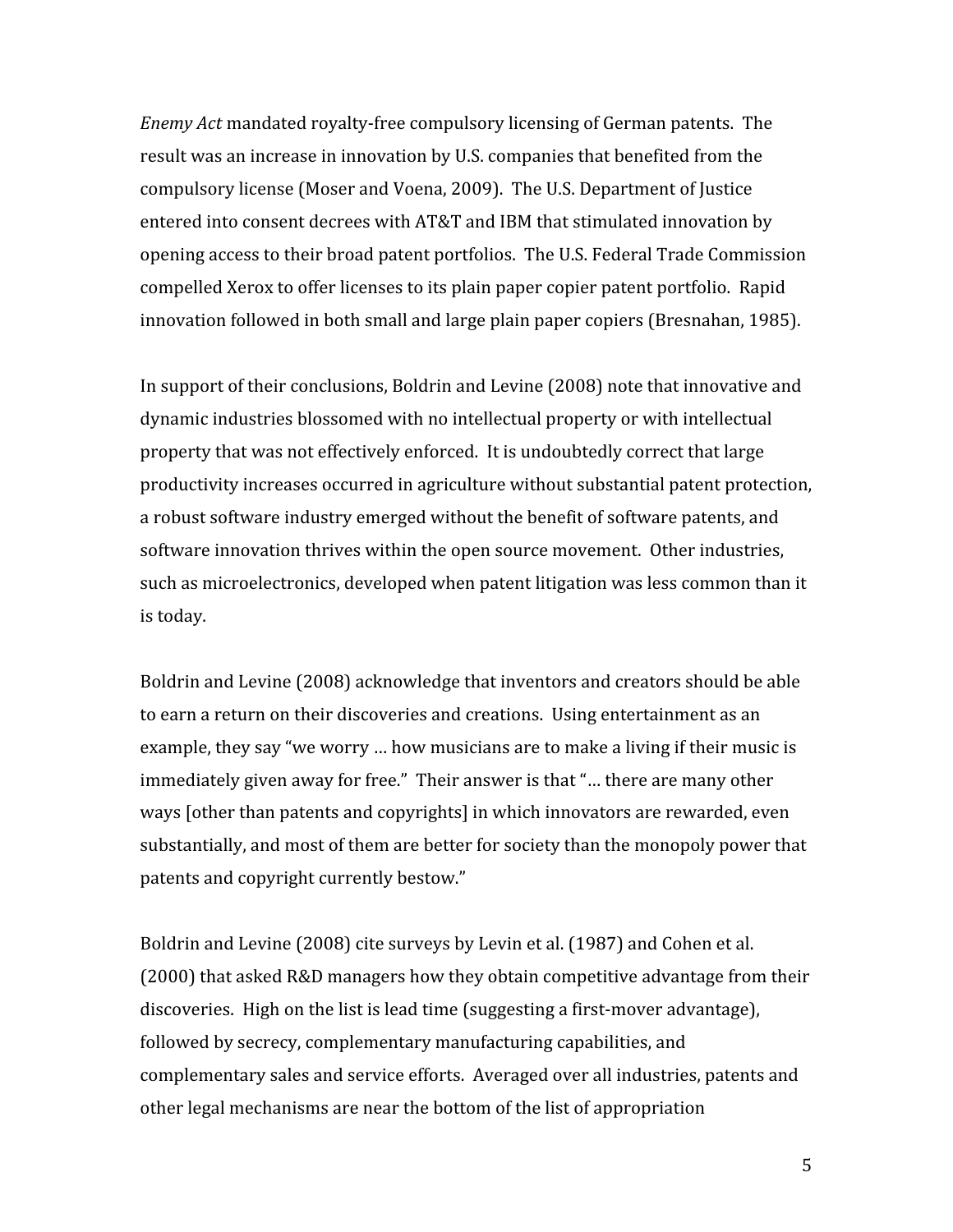mechanisms, although cross-industry variation is considerable. Cohen et al. (2000) found that patents were an effective appropriation mechanism for more than 50 percent of product innovations in pharmaceuticals and medical equipment and for 40 - 50 percent of product innovations in special purpose machinery, computers and auto parts.

Boldrin and Levine (2008) add other factors that can enable an inventor to benefit from an invention such as increasing marginal costs or capacity constraints, which allow an inventor to earn a quasi-rent, sunk costs that limit subsequent entry, and the difficulty and cost of transmitting information. This approach of evaluating alternative appropriation mechanisms to stimulate innovation has a long and respectable tradition. Kaplow (1984) proposed that public policy should rank alternatives according to the ratio of profit (the stimulus to innovation) to deadweight loss (the cost to society). It is not clear that patents and other forms of intellectual property would rank high on the list.

The key message in *Against Intellectual Monopoly* is that only abstract ideas are nonrival public goods, which can be consumed by many without diminishing their value. It is the non-rival and particularly the non-excludable nature of public goods that provides justification for protection from imitation in order to create incentives to produce the goods in the first place. But Boldrin and Levine (2008) emphasize that copies of ideas (or the objects made with them) are both rivalrous and excludable they are not public goods. They are rivalrous because the use of my machine by a competitor reduces its value to me, and they are excludable because (often) there are appropriation mechanisms such as first-mover advantages that allow me to profit from the use of my machine.

The surveys and other evidence and anecdotes cited by Boldrin and Levine (2008) show that patents are only one piece of a broader strategy to protect inventions and raise deep questions about the value of intellectual property as a stimulus for innovation. But they are not sufficient to make the case that patents and copyrights

6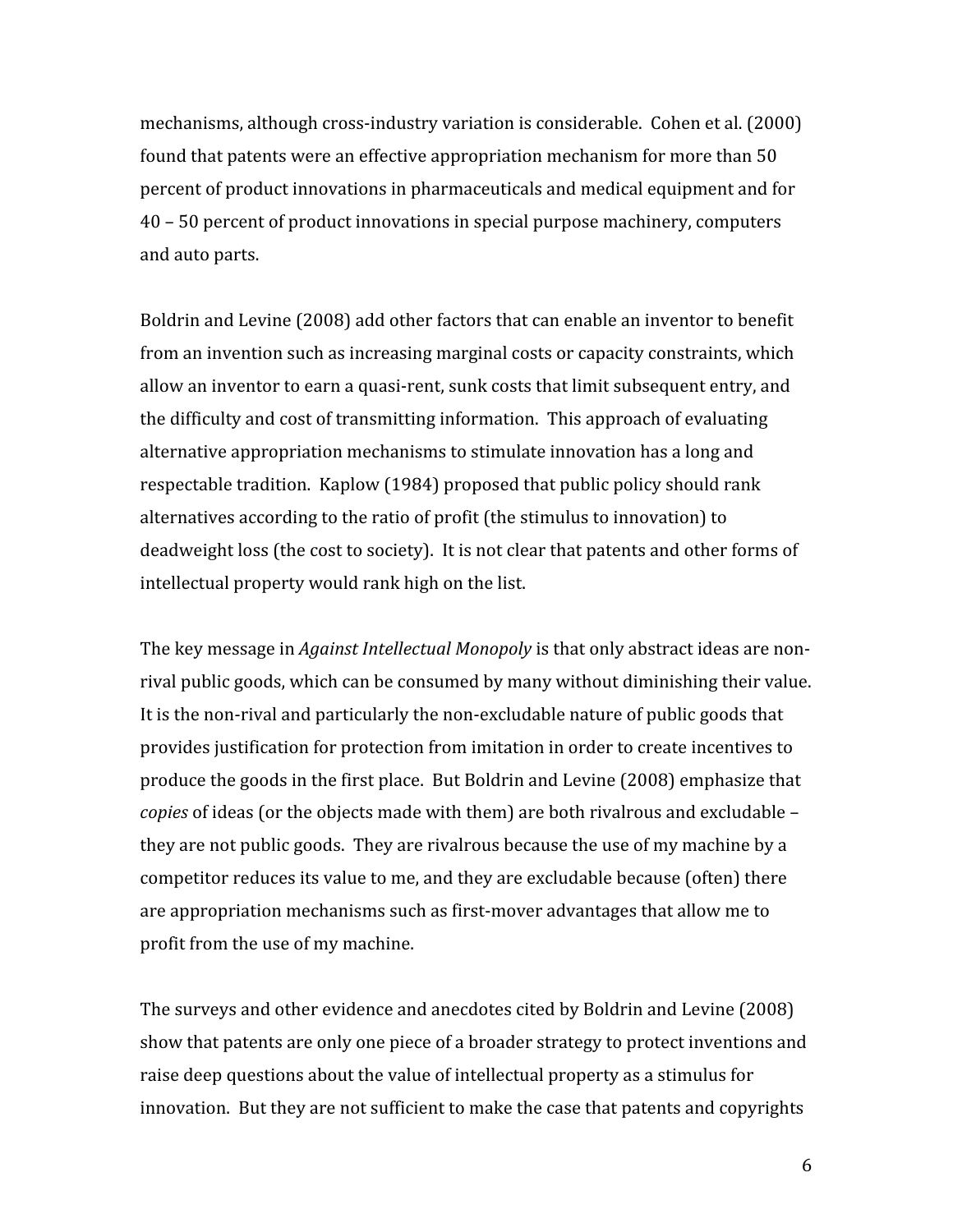should be eliminated. The authors of these surveys and other studies caution that situations exist, even in industries according only modest weight to patent protection, in which at the margin patents are decisive in inducing R&D investments.

Patents are clearly important to some technological developments. Genetically modified soybeans, corn and cotton now account for more than half of the total harvest of these crops.<sup>6</sup> These innovations required large investments in R&D and are relatively easy to copy by an R&D establishment that is skilled in gene splicing techniques. While agriculture made enormous advances without patent protection, it is doubtful whether these innovations in genetic engineering would have progressed at the same rate without effective patent protection (although one can argue about whether genetically modified crops are desirable innovations and whether patent laws give patentees too much control over the use of genetically modified seeds).

Intellectual property is indeed unnecessary if other mechanisms exist that provide sufficient incentives for R&D and creative expression at lower costs. However, by denying any positive role for intellectual property, Boldrin and Levine (2008) go further than the evidence can support without providing new evidence to justify their conclusions. The survey results reported in Levin et al. (1987) and Cohen et al. (2000) do not conclude that patents play no role to appropriate the value of investment in R&D and thereby stimulate innovative efforts, but only that other mechanisms are often cited more frequently. Even if other market mechanisms exist to protect the useful fruits of ideas or creative expression, Boldrin and Levine (2008) have not established that they are sufficient to motivate socially desirable levels of innovation and creative effort. Furthermore, they have not shown that policy measures such as direct subsidies would be superior to intellectual property to encourage investment in R&D and the useful arts.

<sup>&</sup>lt;sup>6</sup> U.S. Department of Agriculture (2009).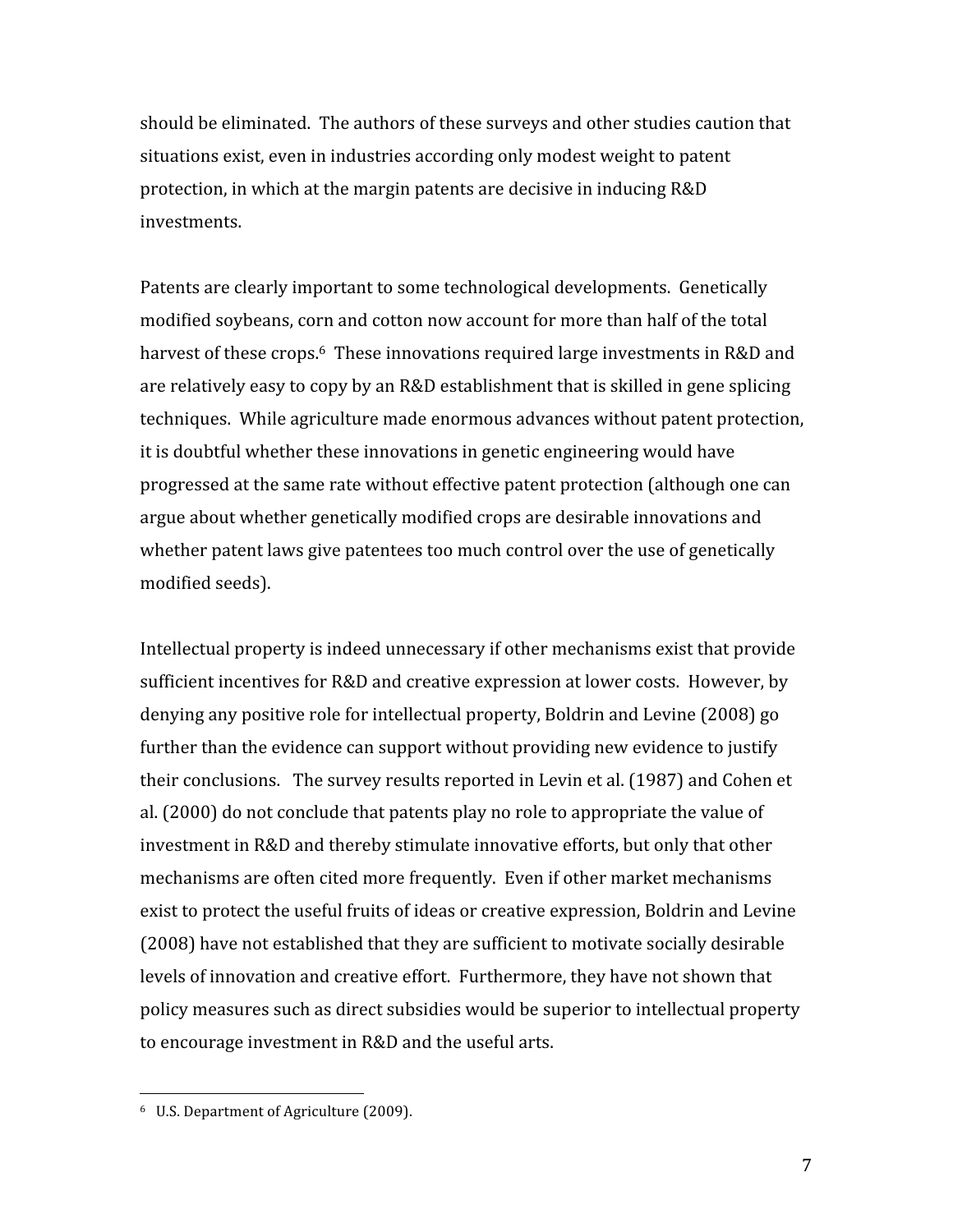Patents are clearly an important mechanism to appropriate value for some industries, notably pharmaceuticals. Boldrin and Levine (2008) acknowledge this, but still press for the elimination of all patents. They argue that a better world would have the government underwrite the expensive process of clinical testing for new drugs. This would sharply reduce the up-front costs of developing new pharmaceuticals and lower the need for patents as a means to appropriate value. Furthermore, without patents, the cost of drugs would drop sharply and their utilization would correspondingly increase.

In Boldrin and Levine's (2008) hypothetical alternative world, new drug R&D is not reduced and access to pharmaceuticals is increased, which is a Pareto improvement compared to the present state of the pharmaceutical market. Unfortunately, the authors stop short of considering the potential hazards in their preferred world. Appointing the government, through the National Institutes of Health or some other body, as the arbiter of drug research and development (or R&D for any other activity) raises significant concerns. It is not clear that any agency, even one as informed as the NIH, would have the knowledge of technological opportunities and demand possessed by private firms and eliciting this information from private firms would be difficult. Moreover, a public agency would be subject to political influence to steer R&D toward diseases that have more vocal representatives. Expanded federal subsidies for new drug R&D coupled with a lessening of exclusionary protection for drugs could move policy in the right direction.<sup>7</sup> However, eliminating exclusivity as Boldrin and Levine (2008) suggest would create new challenges to reveal and act on information about innovation opportunities. This is a policy recommendation that begs for a more extensive analysis of the potential costs and benefits.

<sup>&</sup>lt;sup>7</sup> The Bayh-Dole Act provides for "march-in rights" to allow compulsory licensing of drugs developed with federal support, but the government has not exercised these rights as of 2009. See U.S. Government Accountability Office (2009).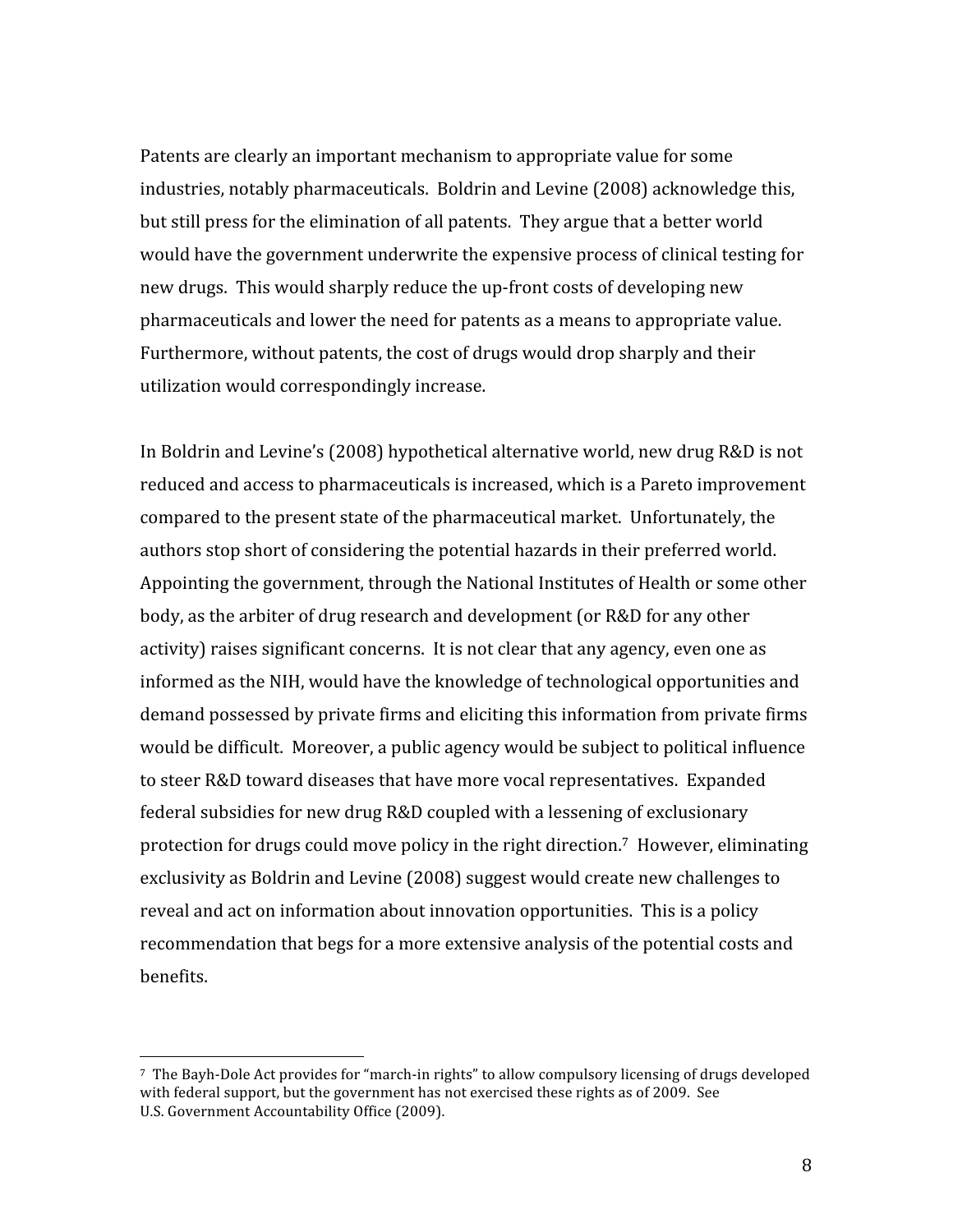Patents arguably have benefits other than the appropriation of value from R&D that indirectly contribute to incentives for innovation. These benefits include facilitating the transmission of know-how and the monitoring of R&D effort. Intellectual property also can provide benefits by making it easier for new competitors to attract venture capital and by providing ammunition for start-up firms to deal with incumbent competitors. The existence and magnitude of these benefits are controversial, as is the extent to which these alleged benefits motivate innovation as opposed to merely funding new competitors.

A recent survey conducted by Stuart et al. (forthcoming) focused on the benefits and costs of patent protection for new start-up firms. The role of patents reported by the survey respondents differ greatly across industry sectors. Biotechnology companies reported that patents generally provide moderate incentives for innovation, whereas software firms reported that they generally provide at best slight incentives. Respondents in the biotechnology and medical device industries ranked patents high on the list of appropriation mechanisms. Among the industry sectors covered in this survey, patents were relatively unimportant as an appropriation mechanism only for software and Internet firms. These results suggest a greater role for patents as motivators of investment in R&D for new startups compared to the more established firms that were surveyed in Levin et al. (1987) and Cohen et al. (2000).

Most of the respondents in this survey reported that patents were important to prevent copying and promote the transmission of know-how. Furthermore, venture capital and other investors reported that a significant patent portfolio was an important factor in the decision to invest in a start-up. In addition to securing investment funds, a patent portfolio increased the odds and quality of a successful exit capitalization event such as an IPO and served strategic roles in cross-licensing and defending against patent infringement suits.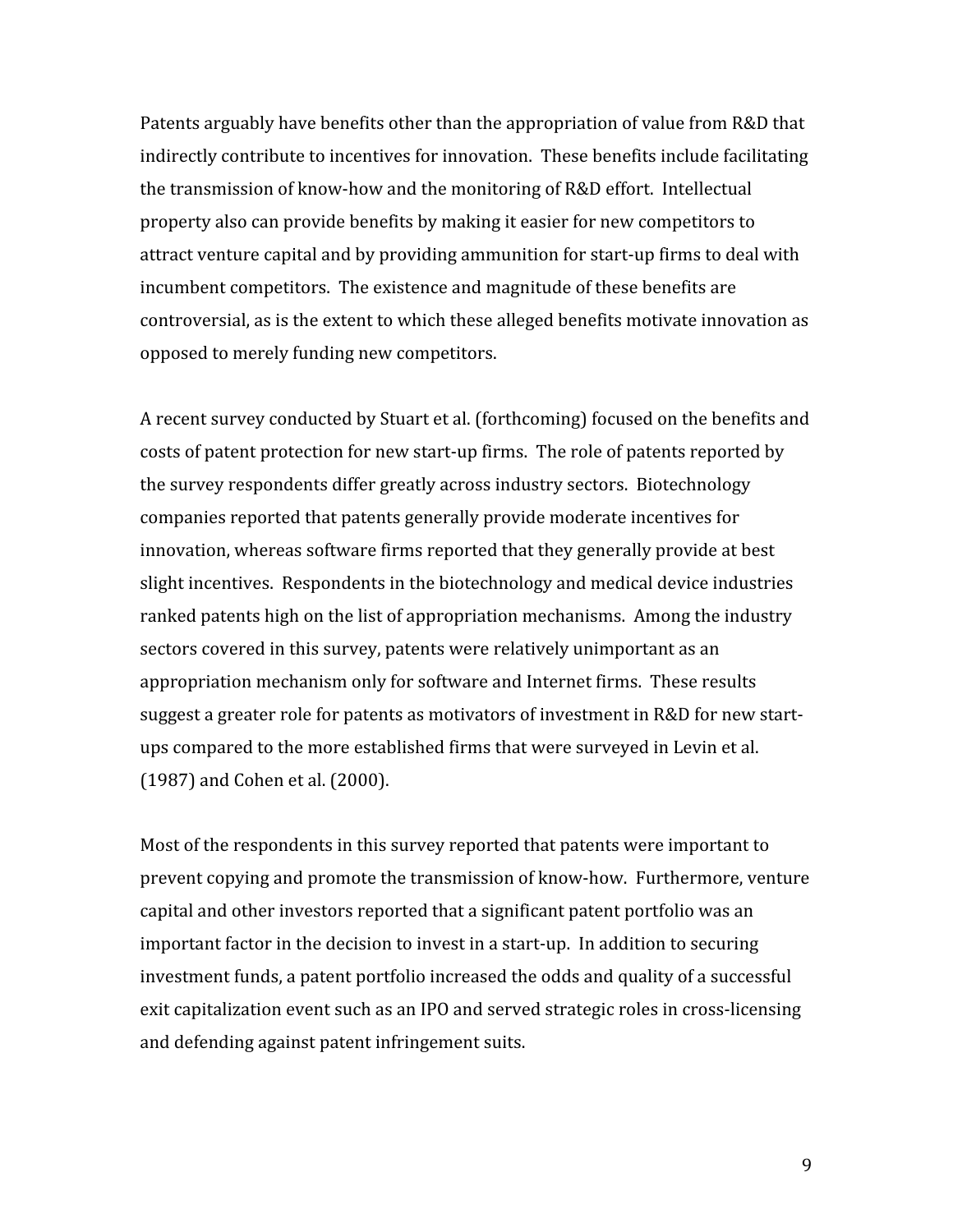The survey by Stuart et al. (forthcoming) sends mixed signals about the value of intellectual property. It does not prove that patents are working well for entrepreneurial start-ups and some of the "benefits" from patents are merely the flip side of the costs that they impose on new competitors. For example, in the Boldrin and Levine (2008) world without intellectual property, start-up companies would have no need for patents to engage in cross-licensing and to use patents to defend against infringement suits. While the findings in this survey are decidedly mixed, they suggest that the role of patents in promoting innovation is more complex than the one described by Boldrin and Levine (2008).

Chapter Seven of Against Intellectual Monopoly explores the tradeoff between intellectual property and the use of secrecy to protect innovations. The discussion, which ranges from the purely theoretical to empirical observations of invention in countries with different or non-existent patent laws, is thoughtful and informative. A benefit from patents is that the inventor must reveal the information about the patent in exchange for temporary property rights. Revealing the information rather than attempting to rely on secrecy can facilitate other inventions. Boldrin and Levine (2008) acknowledge the notion that, absent patent protection, inventors likely would exert greater efforts to use secrecy to protect their technical knowledge or shift investment in the direction of innovations for which patent protection is less important. But they hesitate to credit this effect as a benefit from intellectual property, or enough of a benefit to offset its costs. This is in part because they fault the disclosure function of patents, which is notoriously inadequate for some industries such as software and business methods. While there are grounds to doubt the value of patent disclosure for some industry sectors, innovation in other sectors likely would suffer if a lack of patent protection forced firms to rely more heavily on trade secrets.

There is no doubt that the U.S. patent system is in need of reform. There is little relationship between inventive effort and the reward from a patent. Ideally, the reward from intellectual property should be high when the up-front cost of

10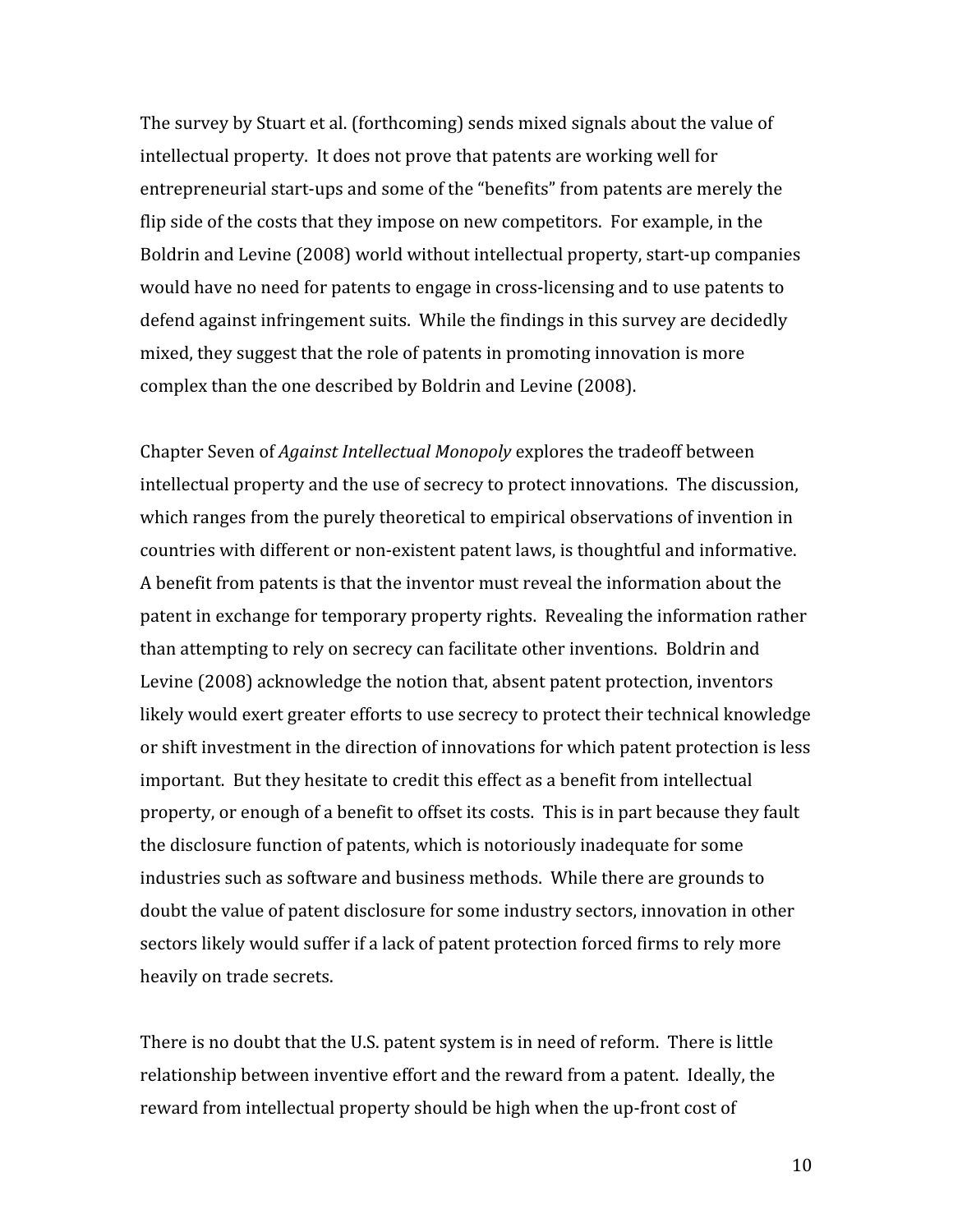inventing or creating is high relative to the cost of imitation. There is little evidence that the scope of patent or copyright protection generally conforms to this condition.

Patent quality, or rather the absence of quality, is a common criticism. For many who peruse the records of the U.S. Patent and Trademark Office, their first reaction is: "Someone got a patent for that?" It is easy to find patents that are plainly silly. These include examples such as the method to move a swing quoted in Boldrin and Levine (2008). Among many others are: Patent number 5,443,036, "A method for inducing cats to exercise consists of directing a beam of invisible light produced by a hand-held laser apparatus onto the floor or wall or other opaque surface in the vicinity of the cat, then moving the laser so as to cause the bright pattern of light to move in an irregular way fascinating to cats, and to any other animal with a chase instinct" and Patent number 6,742,293, "A method of advertising by affixing an advertisement on the back of a person's skin."

For the most part, these truly silly patents cause little damage because they typically have no commercial value or, if they do, they are unlikely to survive a validity challenge in court. $8$  A greater problem is uncertainty in the applications that a patent may cover. Patent scope, which is determined by the claims in a patent, is the analogy of a property map that determines the title boundary of a piece of real property. But patent claims are often fuzzy, particularly for software and business methods that do not refer to a particular apparatus, but instead describe a way to accomplish some end that may not even have been foreseen by the "inventor". Bessen and Meurer (2008) offer the example of a patent on a "System for reproducing information on material objects at a point of sale location" (patent number 4,528,643). The patent, which issued in 1985, refers to the transmission of authorization codes for sales at remote locations, such as a kiosk. But the patent has

<sup>&</sup>lt;sup>8</sup> Silly patents differ from patents that may be valid and infringed with some probability. Patents whose infringement is uncertain are not harmless, particularly when a patentee has an effective threat of an injunction that prevents the sale of a product that may infringe the patent. See, e.g., Farrell and Shapiro (2008).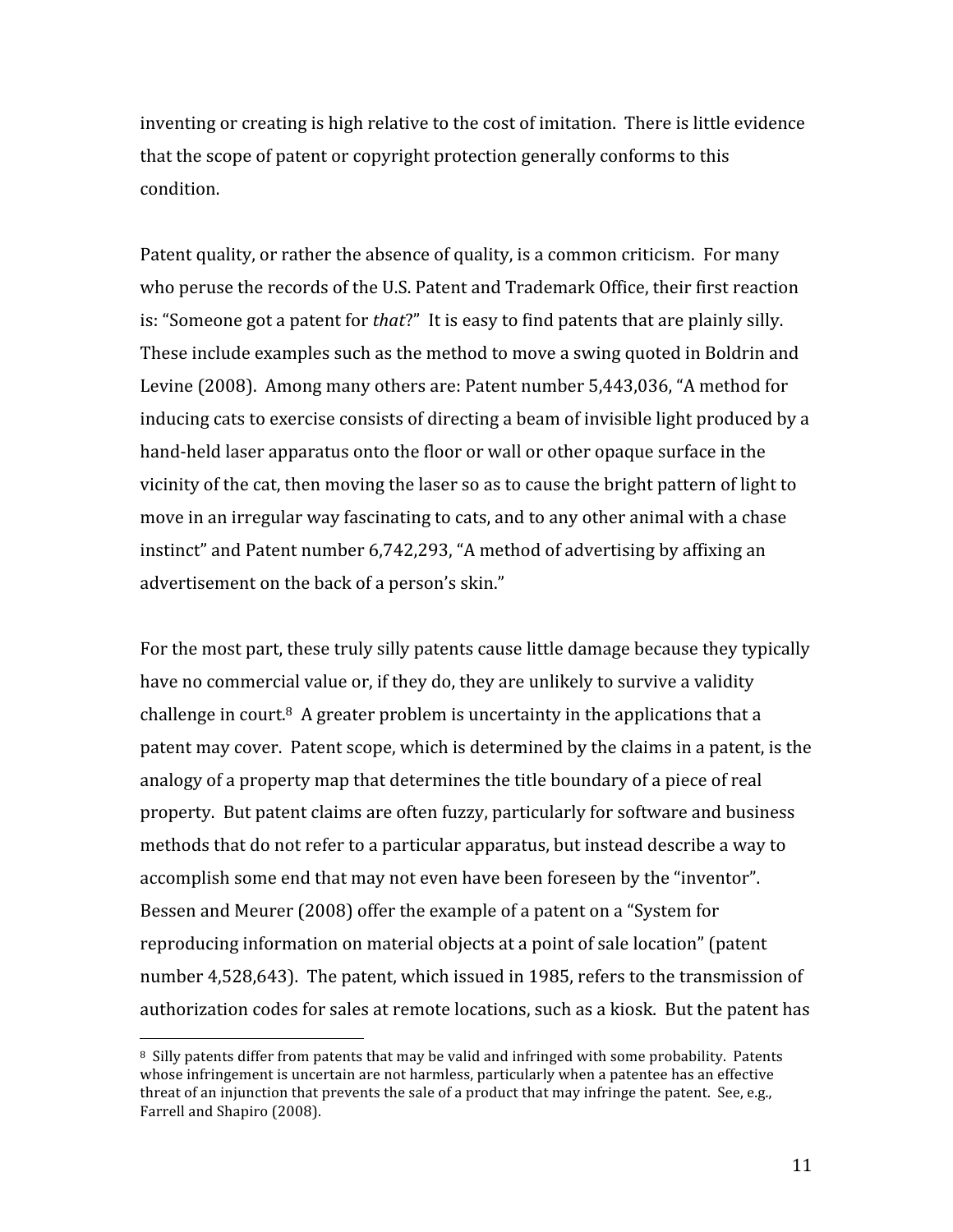been asserted against companies engaged in e-commerce, which did not even exist when the patent was issued and was unlikely to have been anticipated by the inventor.

Another symptom of crisis in the patent system is the rising tide of damage awards and out-of-court settlements for patent infringement. The number of very large awards and settlements for patent infringement has been rising rapidly over the past several decades. Large awards or settlements for patent infringement were rare before 1980 and infrequent throughout the 1980s. The number of patent damage awards or settlements larger than \$100 million (in year 2000 dollars) increased in the 1990s and exploded after the turn of the century. From 2000 to 2007, infringement awards or damages larger than \$100 million (in year 2000 dollars) averaged about eight per year.<sup>9</sup>

The increase in the number of very large awards and settlements for patent infringement suggests that there has been shift in the monetization of patent rights that exceeds the growth in the economy. This trend alone does not imply that the patent system is broken if the increase in awards and settlements coincides with a more significant role for patent rights in providing incentives for innovation. However, there is no clear evidence to support a conclusion that patents have become more effective in recent years as a driver of innovation.

Bessen and Meurer (2008) argue that for some industry sectors, patenting is a prisoners' dilemma game in which competition to file patents leads to costly outcomes for all the parties. They calculate that in sectors such as software and information technology, the private value that firms derive from patents is less than the private cost of defending against infringement suits. According to this analysis, firms in these sectors patent not because patents are profitable, but because they

 $9\,$  Gilbert (forthcoming). These numbers are calculated from awards and settlements collected from publicly available data. While they may include some compensation that is not strictly related to intellectual property, they understate the total to the extent that some awards and settlements are not publicly disclosed.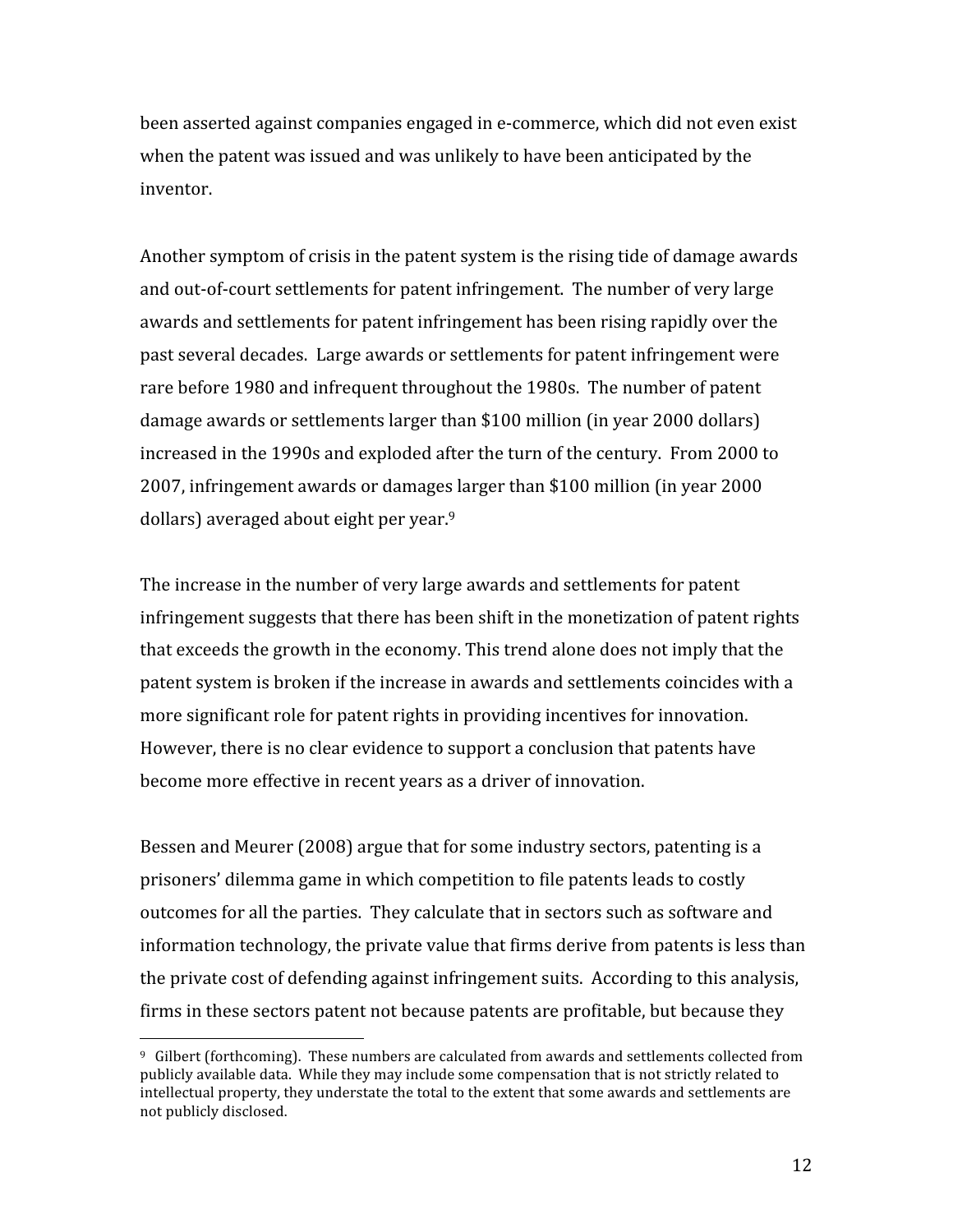would be even worse off if they had to compete without patents when others have them. It is difficult to know whether this conclusion survives when all of the benefits (as well as costs) of patents are accounted for. But even if including these other factors tips the scale in favor of the private benefits from patents, there are additional reasons to doubt whether social value of patent protection is worth its social costs in some industry sectors.

A patent confers an exclusive right to make, use or sell the invention claimed by the patent for 20 years from the application date. For some industries, it is likely that this exclusivity term is excessive relative to the value of the patent as a stimulus for invention. Boldrin and Levine (2008) note that simultaneous invention is not unusual. Alexander Graham Bell beat Elisha Gray to the patent office with his claimed invention of the telephone by a matter of hours (though at least one investigator alleges that the opposite was true<sup>10</sup>). Curtiss soon followed the Wright Brothers' inventions with superior designs, but could not lawfully manufacture or sell aircraft with these designs because they infringed the Wright patents.<sup>11</sup> In addition to anecdotal evidence of simultaneous innovation, Cotropia and Lemley (2009) find additional support from litigation data. In a sample of 193 complaints alleging patent infringement, only 10.9% even alleged that the defendant copied the patented invention. Furthermore, in 1,871 published patent infringement decisions, the court found that the defendant copied the patented invention in only 33 cases. Independent invention appears to be much more common than imitation in patent infringement cases.

Independent invention raises doubts about whether lengthy patent protection is socially desirable. The expected benefit from patent protection is the production of an innovation sooner than it would have occurred without the patent protection. If the natural progress of science means that a particular invention will be duplicated in at most a few years and possibly much less, then the benefit from the patent is

<sup>&</sup>lt;sup>10</sup> Schulman (2008).

<sup>&</sup>lt;sup>11</sup> Additional examples of near-simultaneous invention can be found in Gladwell (2008).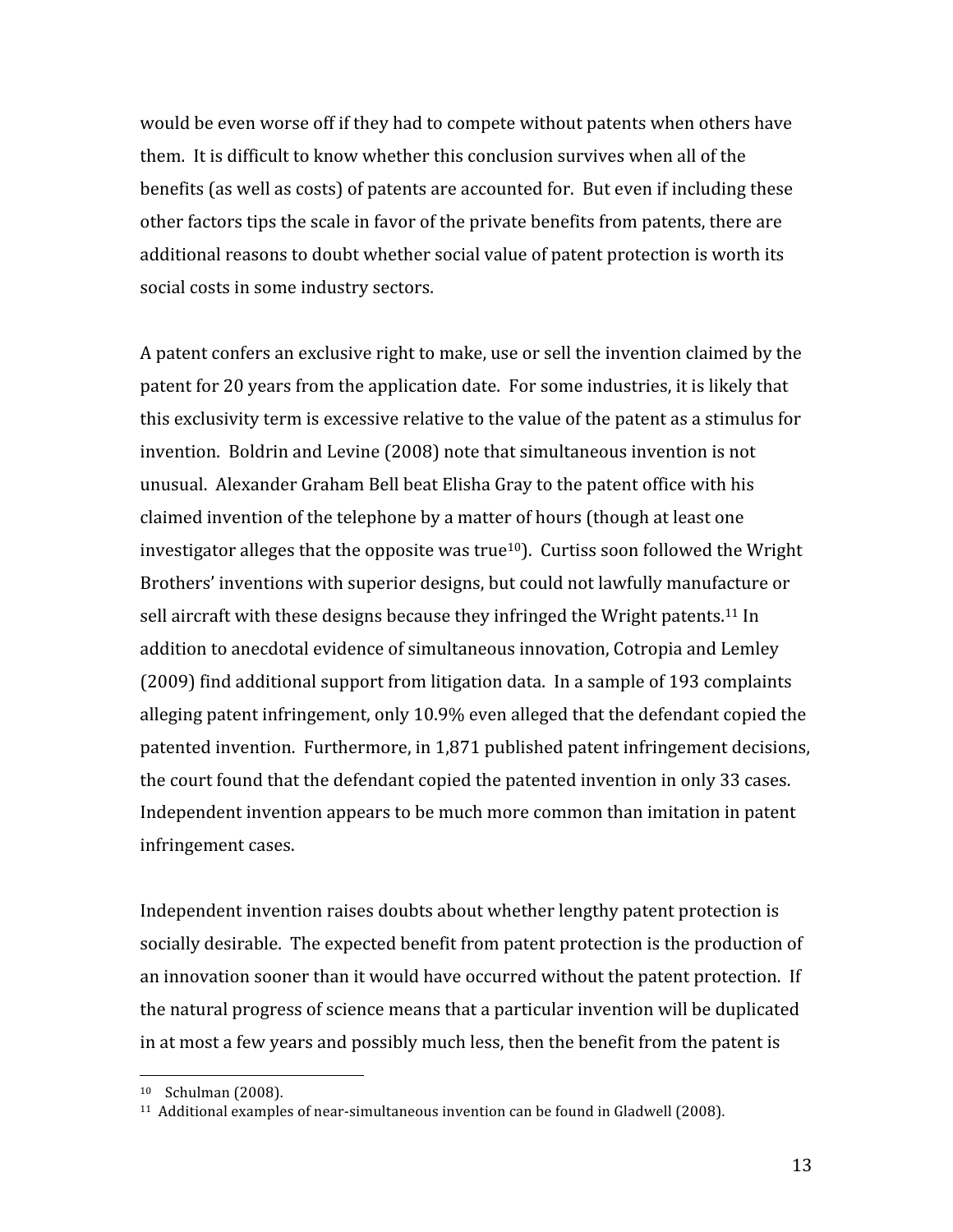limited to whatever acceleration in the arrival of the invention can be attributed to the patent compared to what would otherwise occur. This is not an easy calculation because the possibility of being the first to win a patent may have been a motivation for inventors who came second.<sup>12</sup> Nonetheless, the widespread occurrences of independent and often simultaneous invention makes one question the marginal benefit from awarding lengthy exclusive patent protection to the first inventor.

There are yet other costs from the patent system. The art and science of winning a patent from the patent office encourages strategic conduct by potential patentees. In addition to racing to the patent office, this strategic conduct includes the filing of continuation applications that may allow a patentee to claim an invention that she did not anticipate when she filed the original patent application. The scope for costly gaming of the patent office expands considerably when a patent claims technologies that are incorporated in a standard, because delays can allow a patentee to exploit sunk investments made by consumers and firms that rely on the standard. Boldrin and Levine (2008) cite questionable conduct by Jerome Lemelson and Rambus, Inc. with respect to continuation applications and the assertion of patents that cover standards.

The extension of patentable subject matter into areas such as software, business methods, and life forms also expands the scope for strategic conduct. Because the patent office has less experience in these technical areas, it can be easier for applicants to convince the patent office that their claims are novel and non-obvious. Furthermore, patent applications in these areas often have claims that are difficult to define. These characteristics add up to more patents that are problematic either because they do not represent truly new and non-obvious discoveries or because they claim applications that the inventors did not actually anticipate, and hence could not have motivated their efforts.

<sup>&</sup>lt;sup>12</sup> See, e.g., Maurer and Scotchmer (2002) and Denicolò and Franzoni (forthcoming).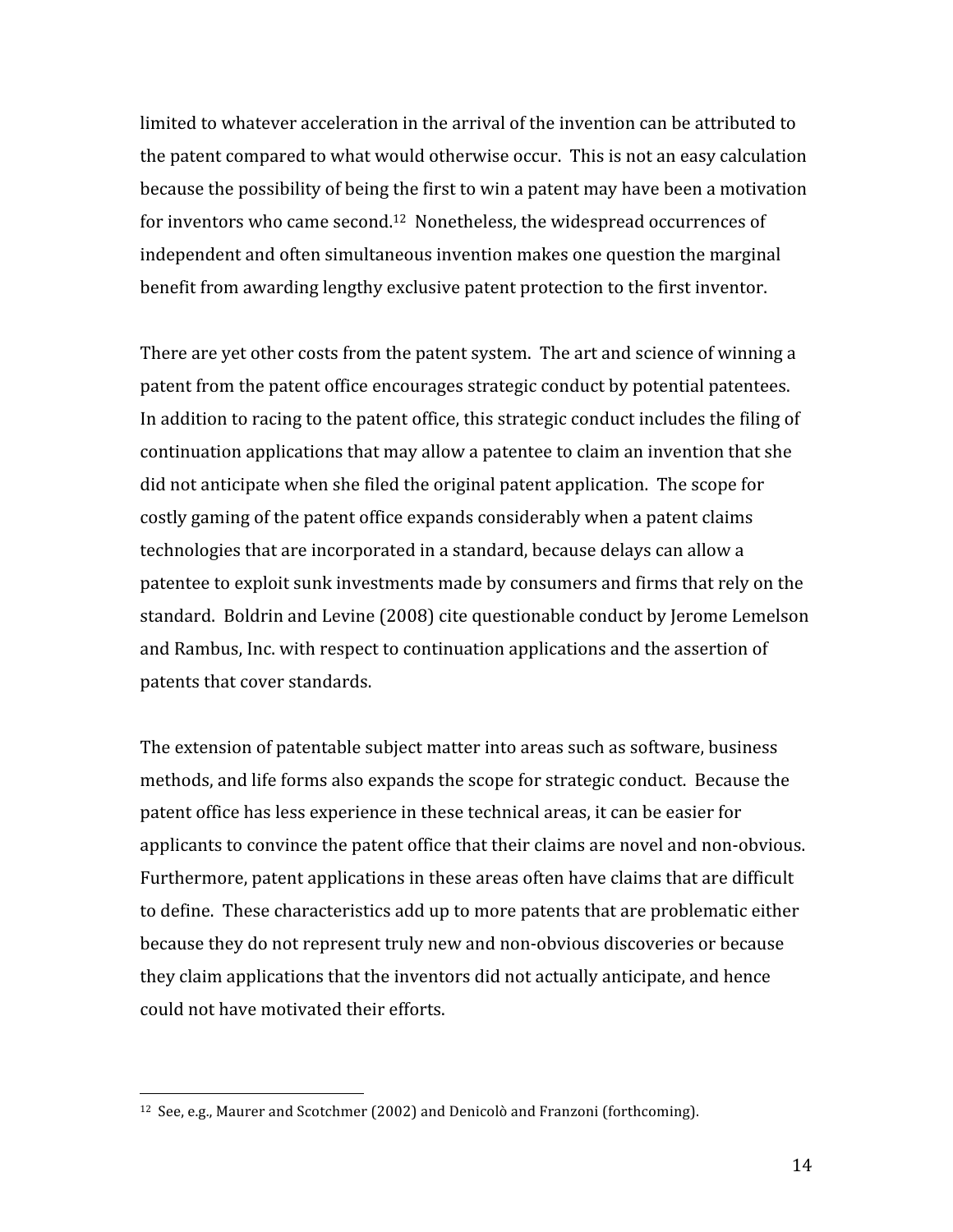Boldrin and Levine (2008) expose many real and costly flaws of the US system of patents and copyrights. But is the elimination of all intellectual property the right answer? Perhaps patent protection should be curtailed for some sectors, such as software and business methods. But it is often difficult to draw a line between a "software patent" and a patent that covers a practical application but happens to include software as a critical component. In some cases the same might be said about business methods.

Boldrin and Levine's (2008) proposal to abolish intellectual property is provocative and intriguing. It is worth consideration if not for the fact that unilateral disarmament of all intellectual property is the political equivalent of eliminating all weapons of mass destruction along with replacing Congress and the Senate with a group of enlightened political scientists. As an aside, it would also violate a number of international treaties. Reforming our system of patent and copyrights is a more feasible alternative and almost certainly superior to the outright elimination of intellectual property.

While Boldrin and Levine's (2008) long-term goal is the elimination of intellectual property rights, they offer some more modest suggestions as interim improvements. One proposal is to shorten the length of patent and copyright protection, which they argue is justified by the growth in the size of the global economy and the speed of communication, both of which make it easier to profit from invention. The many economists and legal scholars who responded negatively to the Copyright Term Extension Act of 1998 would likely welcome a shortening of the copyright term. A shorter patent term also makes sense for rapidly changing industries such as computer hardware and software, especially given the relatively modest role of patents as motivators of invention in those industries. But any attempt to shorten the length of intellectual property protection would have to confront the politics of protectionism with its relentless demands for longer and broader exclusive rights.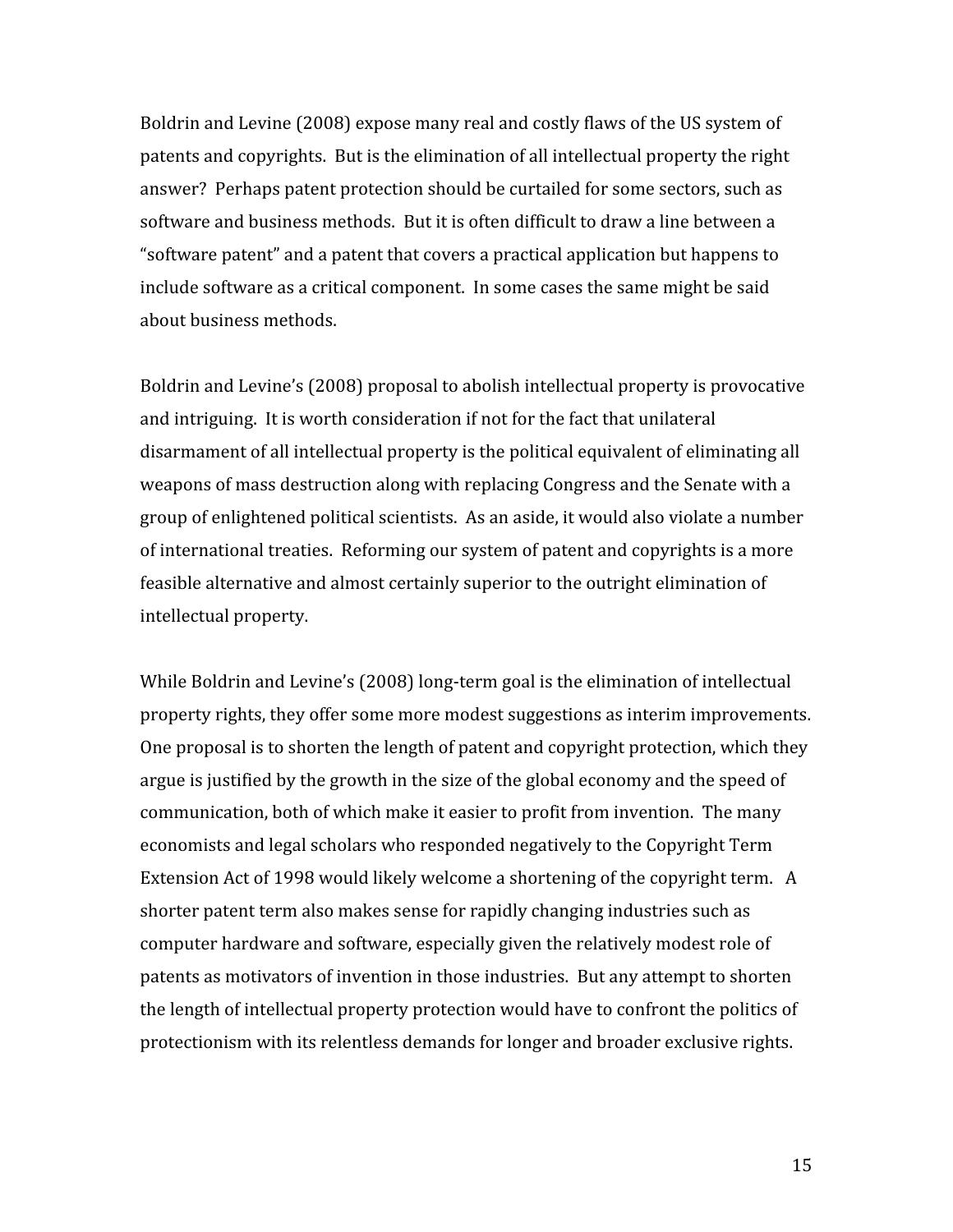Boldrin and Levine (2008) suggest other ways to wean the economy of intellectual property rights. Some of their proposals are relatively familiar, such as an expanded public role to oppose patent applications before patents are granted. Others are much more controversial. These include mandatory licensing of innovations at regulated cost-based royalties and the replacement of intellectual property with private contracting. The latter is not really a proposal, as the authors do not challenge private contracting (other than to impose limits on restraints of trade), and private contracting will live on with or without intellectual property.

Mandatory licensing at cost-based rates is a fundamental change in the structure of the reward for innovation. It is similar to the regulation of privately-owned public utilities, such as those that supply electricity and natural gas at regulated cost-based rates. Setting prices that both encourage the right amount of investment and constrain monopoly profits is difficult even with good information and much more difficult in the real world with significant asymmetric information. The number of innovations that would have to be regulated under the Boldrin and Levine (2008) proposal is vastly greater than the number of regulated public utilities and the accounting of R&D that would be necessary to appropriately compensate inventors is arguably more difficult to fathom than the operations of a public utility. Given the dismal record of cost-based regulation for public utilities, the mere thought of extending this regulatory approach to millions of innovations is the stuff of migraines and could hardly represent an improvement over the current system of intellectual property rights.

The authors' intense desire to see significant change in the protection of invention and creative expression is laudable. Fortunately there has been some recent progress from the judiciary in the form of appellate opinions that direct the courts to change the ways that they enforce the intellectual property laws. These opinions fall far short of Boldrin and Levine's (2008) goal to abolish intellectual property, but they do address some serious problems with the patent system and for the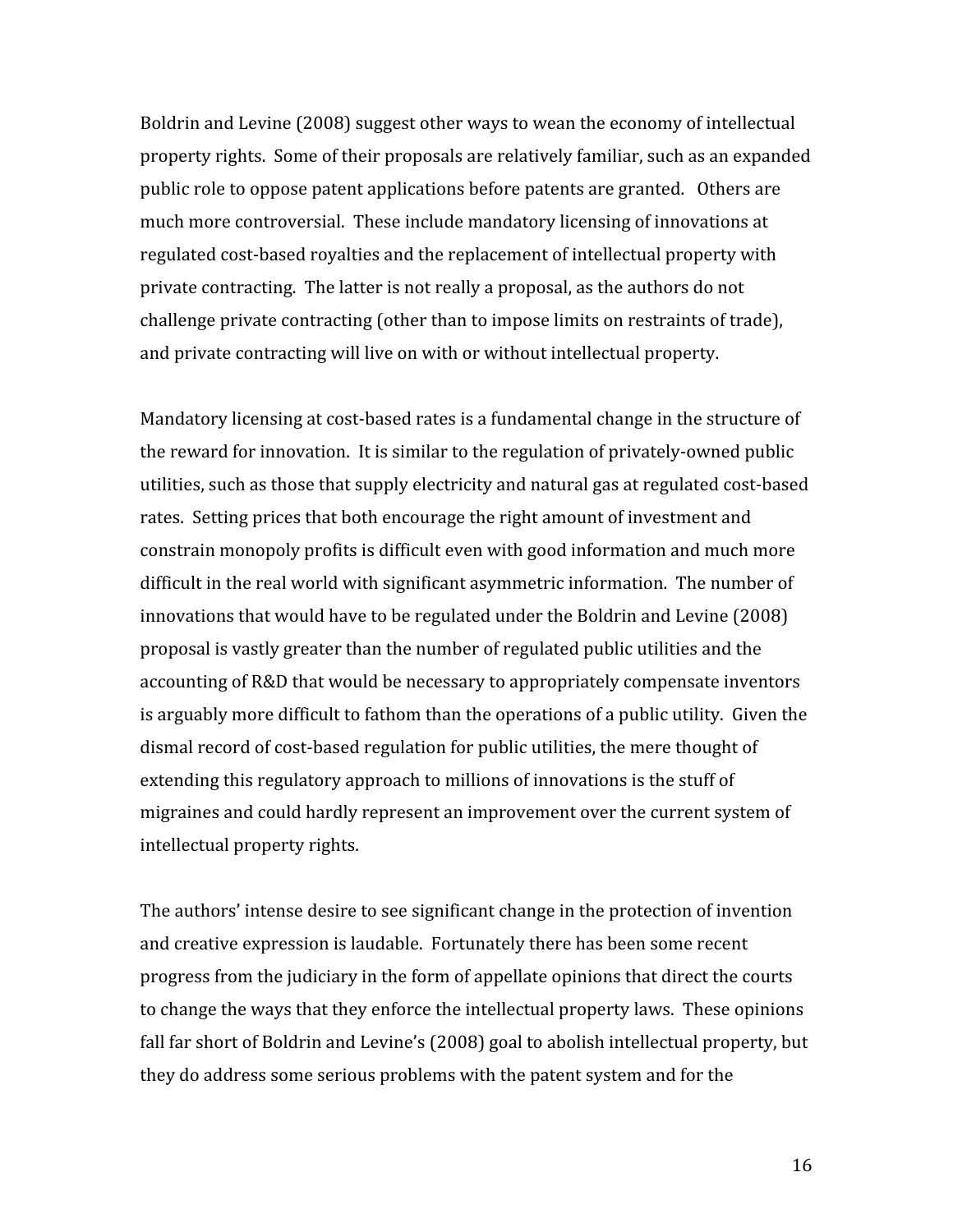optimists among us they may signal the start of a policy shift away from decades of increasing proliferation and protection of intellectual property.

The Supreme Court raised the bar on the non-obvious standard for patentability in the case of KSR Int'l Co. v. Teleflex, Inc.<sup>13</sup> Teleflex claimed that one of KSR's products infringed a Teleflex patent on connecting an adjustable vehicle control pedal to an electronic throttle control. KSR countered that the combination of the two known elements (the adjustable pedal and the electronic throttle) was obvious, and therefore the patent should be held to be invalid. A district court agreed with KSR, but the Court of Appeals of the Federal Circuit (the appellate court for patent cases) reversed the district court and ruled that the patent was valid. KSR appealed the decision to the Supreme Court, which granted the appeal. The Supreme Court concluded that the pedal was a design step well within the grasp of a person of ordinary skill in the relevant art and did not meet the non-obvious requirement for a patent. More importantly, the Court criticized the Federal Circuit for addressing the obviousness question in a narrow and rigid manner. Although it is too early to tell, this opinion may lead to fewer numbers of patents that do not represent significant innovations.

One of the most troublesome issues in patent law arises when a product infringes a patent that covers only one aspect of the product. An example is a patent on an aspect of a microprocessor design that is also covered by hundreds or even thousands of other patents. Under traditional patent law, the patentee is entitled to injunctive relief, which can give the patentee the ability to negotiate for large infringement damages. When patents are known to be valid and infringed, the patents have no stand-alone value, and a patent holder can obtain injunctive relief to block any activity that infringes its patent, Nash bargaining suggests that the allocation of value corresponds to the number of owners of intellectual property rights rather than to the number of patents that each firm owns. In this scenario, if

<sup>&</sup>lt;sup>13</sup> KSR Int'l Co. v. Teleflex, Inc., 550 U.S. 398 (2007).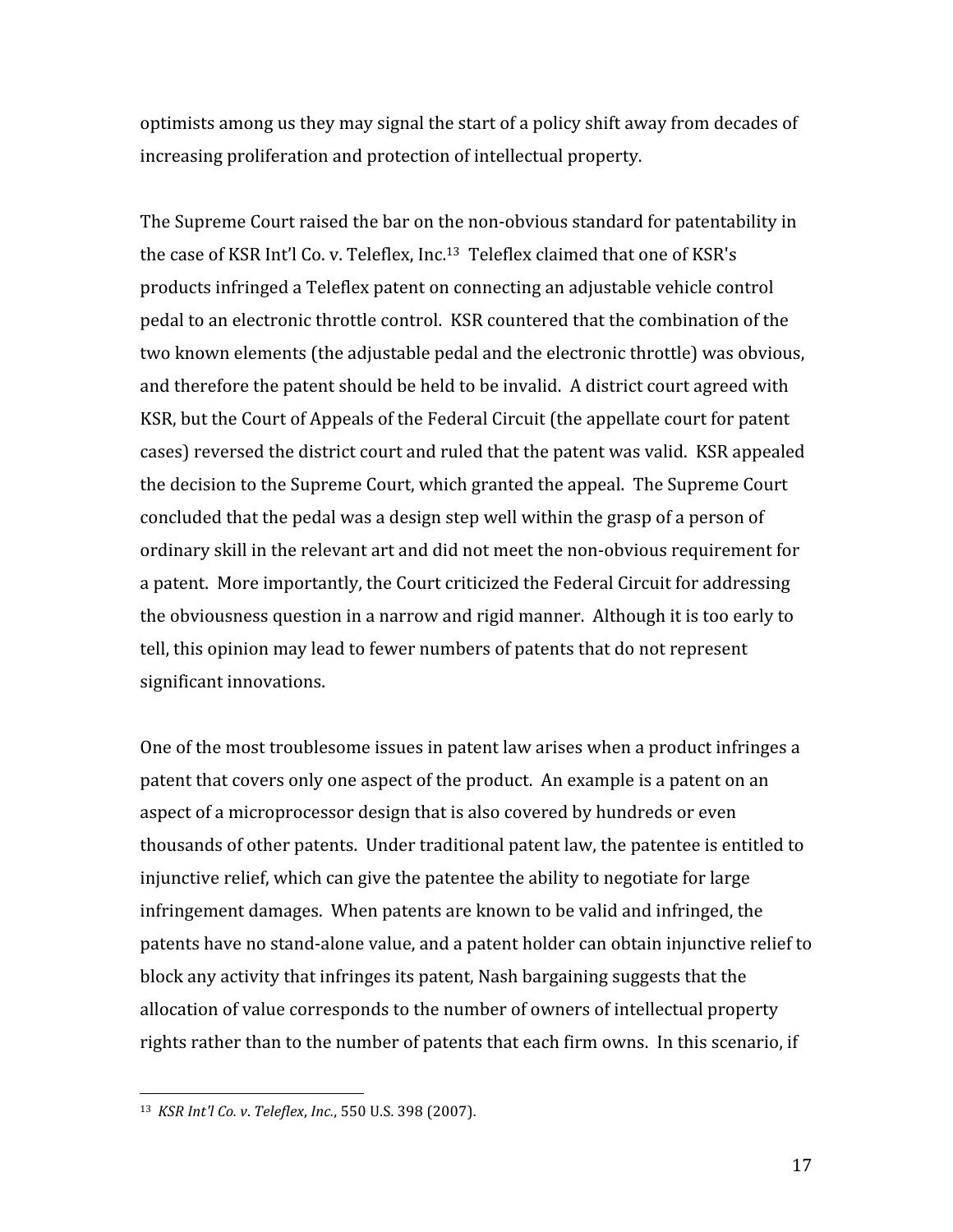there are two firms that own the patent rights that cover a product, each firm should claim one-half of the value, even if one firm has only a single patent and the other firm has ten.<sup>14</sup> This bargaining power can allow a patentee to negotiate for a large share of the value of a product covered by the patent even if its patent represents only one of many technological elements that are necessary to produce the product.

In eBay, Inc. v. MercExchange, L.L.C.,<sup>15</sup> the Supreme Court ruled that injunctive relief should not be automatic in patent cases, but should follow the standard set in other litigation. MercExchange sued eBay for infringing its patents related to eBay's "Buyit-Now" feature. The District Court found that eBay had infringed MercExchange's patents but denied its request for an injunction. The Court of Appeals for the Federal Circuit reversed the District Court, stating that there was a "general rule" that courts will issue permanent injunctions against patent infringement absent exceptional circumstances."

The Supreme Court overturned the Federal Circuit's approval of the injunction and instructed the Court to apply the equitable factors considered in determining whether an injunction should issue in non-patent cases. Of particular interest is a separate concurring opinion written by Justices Kennedy, Stevens, Souter and Breyer in which they state that "An industry has developed in which firms use patents not as a basis for producing and selling goods but, instead, primarily for obtaining licensing fees. ... For these firms, an injunction, and the potentially serious sanctions arising from its violation, can be employed as a bargaining tool to charge exorbitant fees to companies that seek to buy licenses to practice the patent. ... When the patented invention is but a small component of the product the companies seek to produce and the threat of an injunction is employed simply for undue leverage in negotiations, legal damages may well be sufficient to compensate for the infringement and an injunction may not serve the public interest."

<sup>&</sup>lt;sup>14</sup> See, e.g., Lemley and Shapiro (2007) and Gilbert and Katz (2009).

<sup>&</sup>lt;sup>15</sup> eBay Inc. v. MercExchange, L.L.C., 547 U.S. 388 (2006).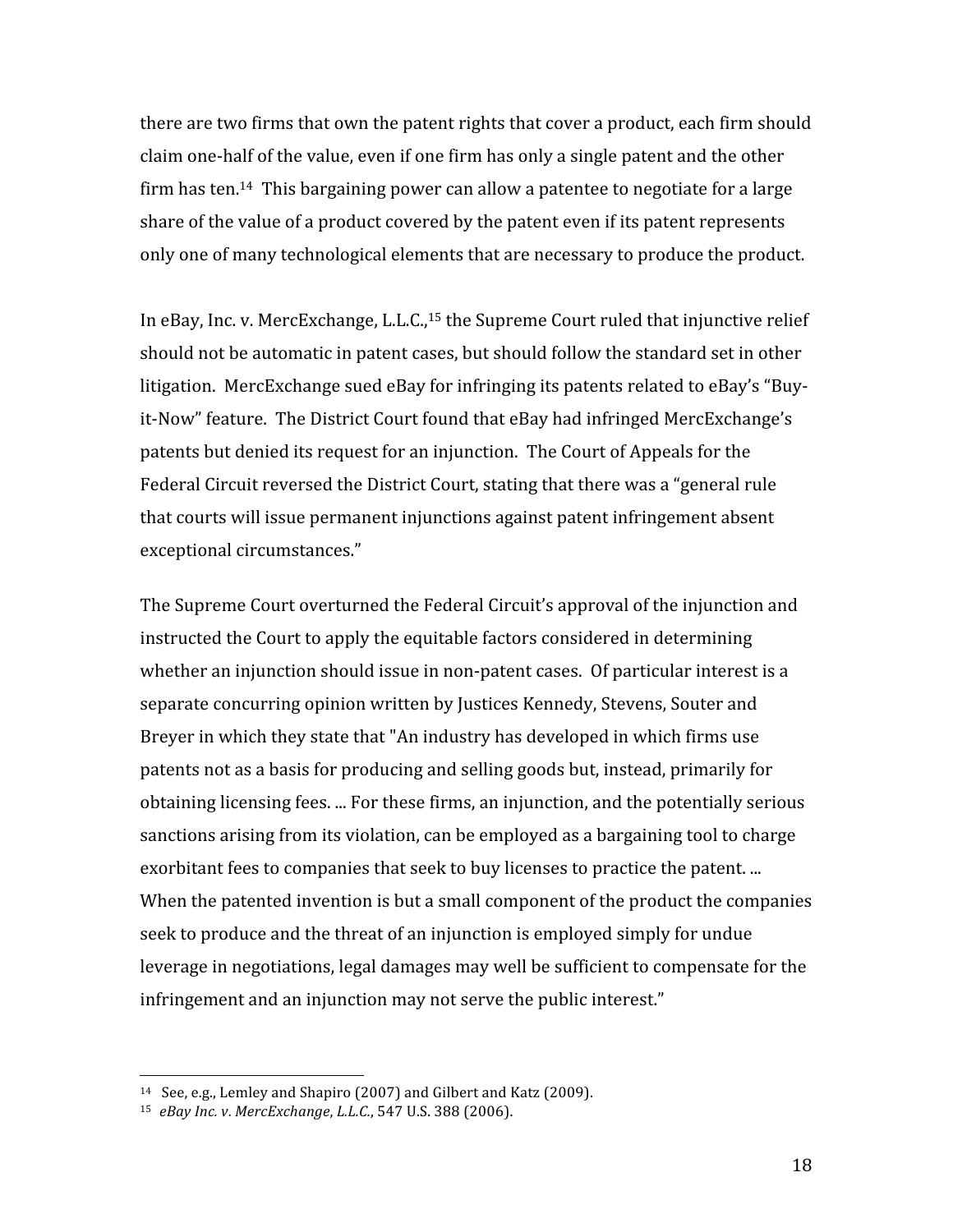The Supreme Court's ruling can erode excessive bargaining power for patentees by removing the presumption that a patentee is entitled to injunctive relief for patent infringement. But it is too early to tell how lower courts will apply this guidance. Furthermore, the Supreme Court's ruling does not preclude courts from awarding large damages for patent infringement under a theory that the patent is essential to make or use a product even if it is only a small component of the product the companies seek to produce. The problem of disproportionate infringement awards cannot be fully addressed unless courts apply reasonable measures to allocate product values to infringed patents in their evaluation of damage claims.

These opinions are a step in the right direction, but much more needs to be done to bring patents and copyrights into balance with their contribution to the progress of science and the useful arts. Boldrin and Levine's (2008) preferred world is one without patents or copyrights. They make their case with numerous citations and anecdotes that make for a provocative and entertaining read. Their analysis is less than balanced, but that is not their objective. The authors are trying to convince the reader that the world would be better off without intellectual property. The many flaws of the present system of patents and copyrights are their best allies in this crusade. In the end, however, one has to wonder whether their quest is on the right track or whether their efforts would be put to better use by more carefully analyzing policy proposals that may improve our system of intellectual property rights and have some potential to be implemented. Like a world without people, a world without intellectual property is an interesting subject for speculation. But it is also largely irrelevant, as we will never see it.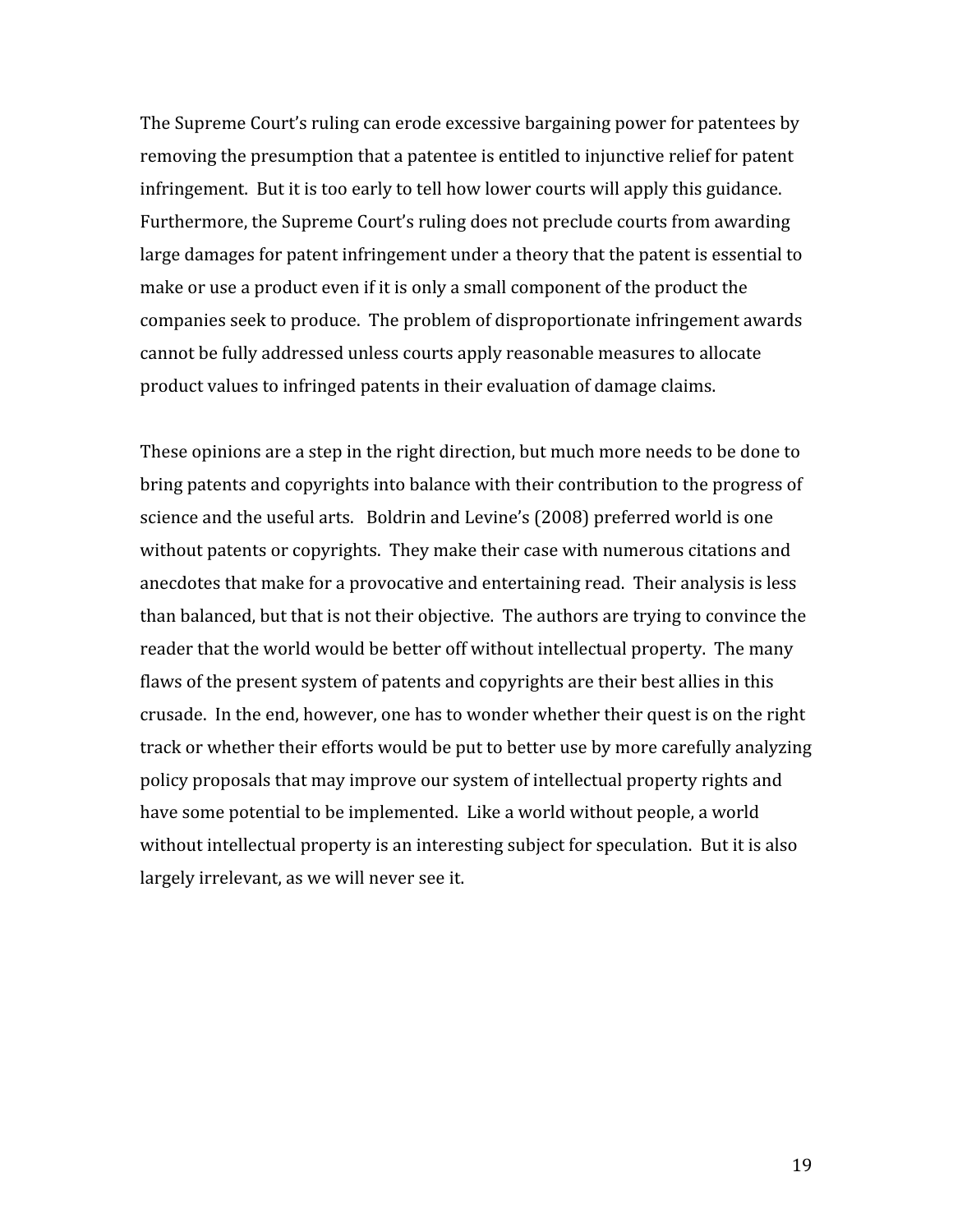### **References**

- Bessen, James and Michael J. Meurer (2008), Patent Failure: How Judges, Bureaucrats, and Lawyers Put Innovators at Risk, Princeton University Press.
- Bresnahan, Timothy F. (1985), "Post-Entry Competition in the Plain Paper Copier Market", American Economic Review, Vol. 75, No. 2, (May, 1985), pp. 15-19.
- Boldren, Michele and David K. Levine (2008), Against Intellectual Monopoly, **Cambridge University Press.**
- Burk, Dan L. and Mark A. Lemley (2009), The Patent Crisis and How the Courts Can Solve It, University of Chicago Press.
- Cohen, Wesley M. Richard R. Nelson, and John P. Walsh (2000), "Protecting Their Intellectual Assets: Appropriability Conditions and Why U.S. Manufacturing Firms Patent (or Not)," NBER Working Paper 7552, February.
- Cotropia, Christopher A. and Mark A. Lemley (2009), "Copying in Patent Law", North Carolina Law Review, vol. 87, pp. 1421-1466.
- Denicolò, Vincenzo and Luigi A. Franzoni (forthcoming), "On the Winner-take-All Principle in Innovation Races," Journal of the European Economic Association.
- Farrell, Joseph and Carl Shapiro (2008), "How Strong Are Weak Patents?," American Economic Review, vol. 98, pp. 1347-1369.
- Gilbert, Richard J. (forthcoming), "The Rising Tide of Patent Damages," Concurrences.
- Gilbert, Richard J. and Michael L. Katz (2009), "Efficient Division of Profits from Complementary Innovations," University of California working paper.
- Gladwell, Malcolm (2008), "Nathan Myhryold's Breakthrough Factory," The New Yorker, May 12, 2008, pp. 50-60.
- Graham, Stuart J.H., Robert P. Merges, Pam Samuelson, and Ted Sichelman (forthcoming), "High Technology Entrepreneurs and the Patent System: Results of the 2008 Berkeley Patent Survey," Berkeley Technology Law Journal.
- Jaffe, Adam B. and Josh Lerner (2006), *Innovation and Its Discontents: How Our* Broken Patent System Is Endangering Innovation and Progress, and What to Do About It, Princeton University Press.